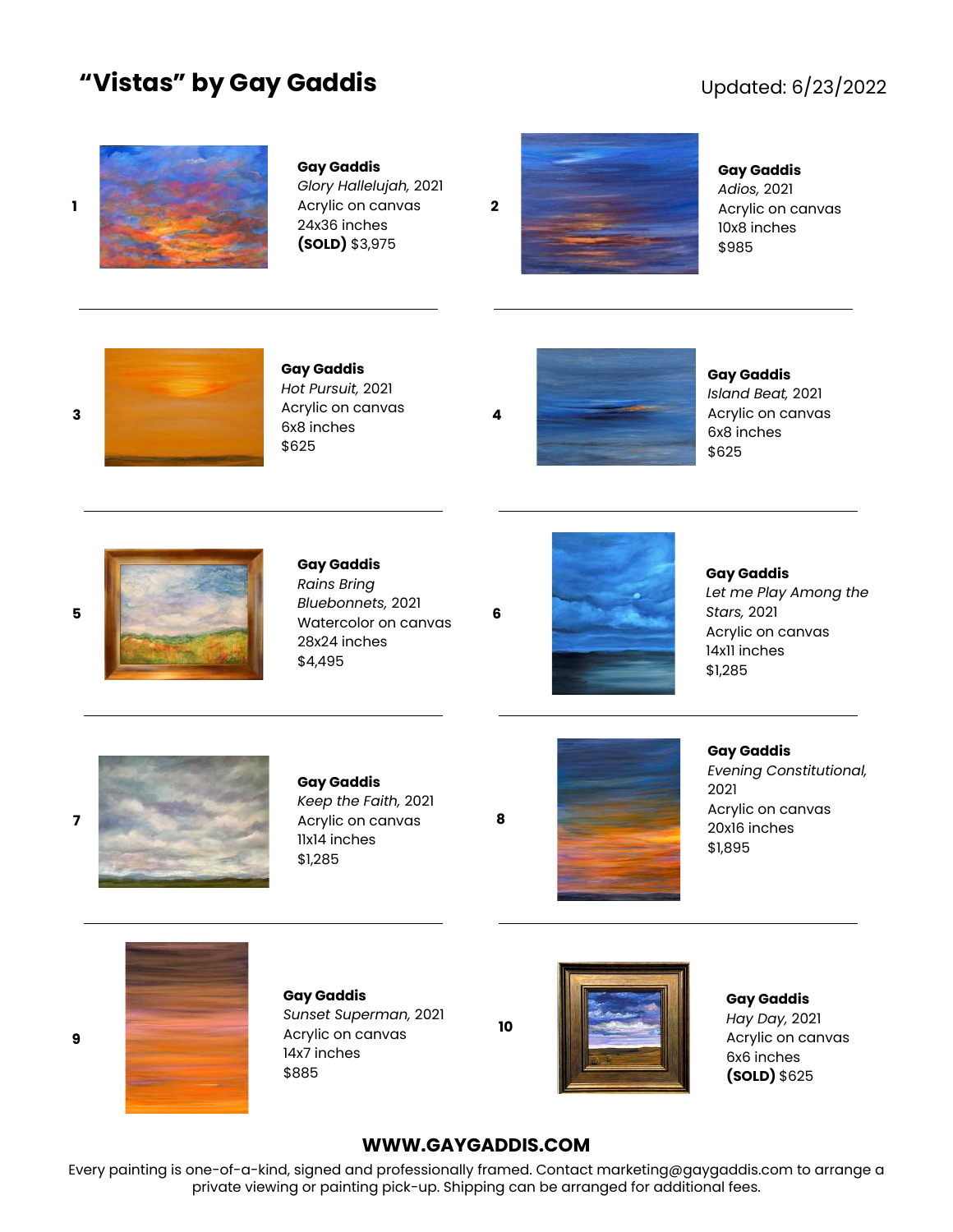# **"Vistas" by Gay Gaddis**



### **Gay Gaddis**

*Amethyst Afternoon,* 2021 Acrylic on canvas 14x7 inches \$885



**12**

### **Gay Gaddis** *Memorial Day Memories,* 2021 Acrylic on canvas 6x6 inches \$515



**13**

**15**

**11**

# **Gay Gaddis**

*Now Voyager,* 2021 Acrylic on canvas 6x6 inches \$515



# **Gay Gaddis**

*That Old Black Magic, 2021* Acrylic on canvas 8x10 inches \$985



### **Gay Gaddis** *Fly Me to the Moon,* 2021 Acrylic on canvas 8x6 inches \$626



**Gay Gaddis** *Lone Cloud,* 2021 Acrylic on canvas 8x6 inches \$575



### **Gay Gaddis**

*Fiesta Time,* 2021 Acrylic on canvas 14x11 inches \$1,285

**18**

**16**



**Gay Gaddis** *Lady Sings the Blues,* 2021 Acrylic on canvas 8x6 inches \$575



### **Gay Gaddis** *Burnt Orange Victory,* 2021 Limited Edition 100% Twill Scarf 38x38 inches \$250



**Gay Gaddis** *Things are Looking Up,* 2021 Acrylic on canvas 18x18 inches \$1,995

### **WWW.GAYGADDIS.COM**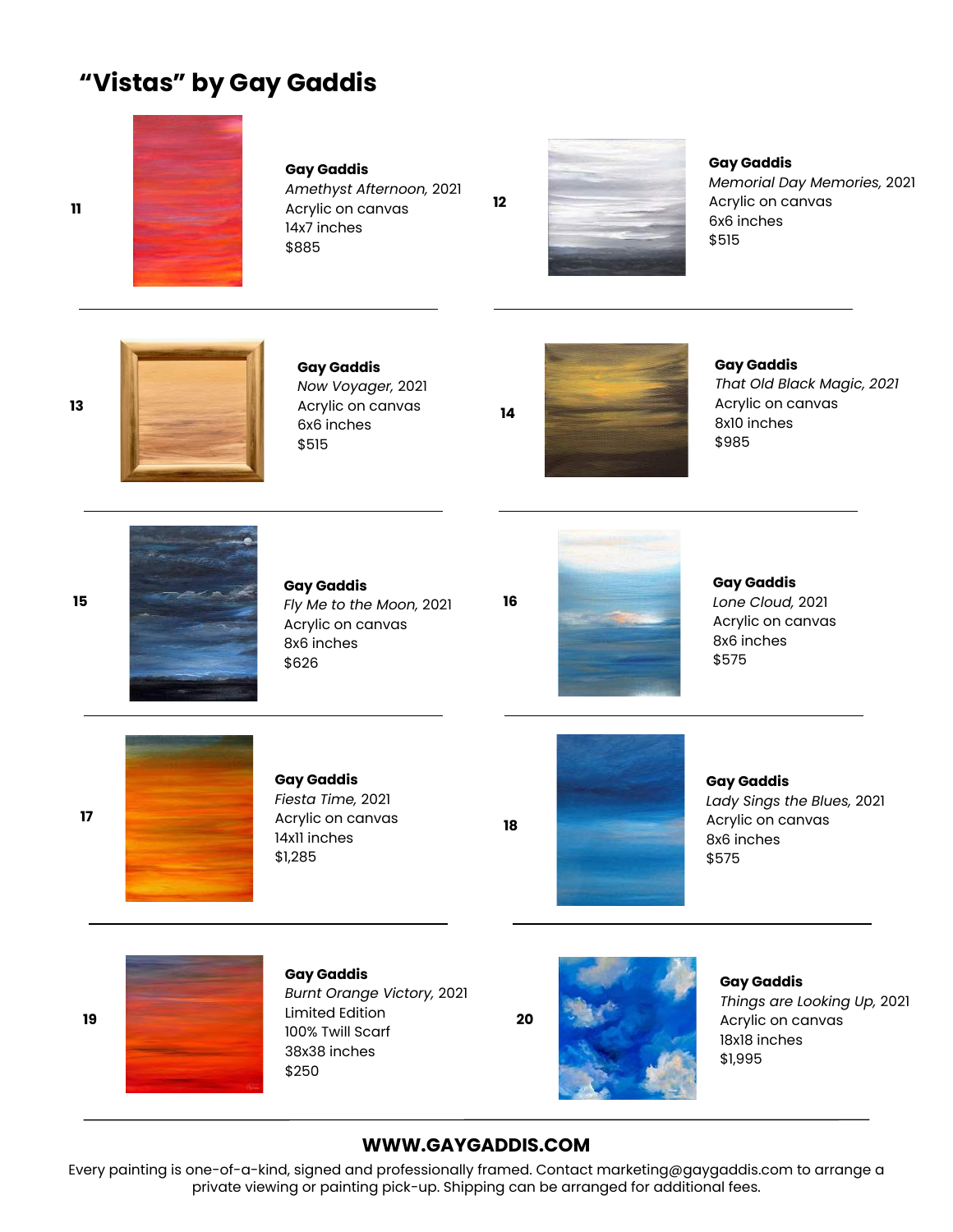# **"Vistas" by Gay Gaddis**



### **Gay Gaddis**

*Needle In a Haystack,* 2021 Acrylic on canvas 12x12 inches **(SOLD)** \$1,285

**22**

**Gay Gaddis** *Where To Now St. Peter,* 2021 Acrylic on canvas 8x8 inches \$725



### **Gay Gaddis**

*Island Time,* 2021 Acrylic on canvas 11x14 inches \$1,285



**Gay Gaddis** *That's Why They Call it the Blues,* 2021 Acrylic on canvas 8x8 inches \$615



#### **Gay Gaddis** *Daydream Believer,* 2021 Acrylic on canvas 30x40 inches



**Gay Gaddis** *Saturday Night's Alright,* 2021 Acrylic on canvas 7x14 inches **(SOLD)** \$885



### **Gay Gaddis**

*Come Rain or Shine,* 2021 6x6 inches \$625

**Gay Gaddis** *Fuchsia Fandango,* 2021 Acrylic on canvas 6x8 inches

\$625



**Gay Gaddis** *Beauty and the Beast,* 2021 Acrylic on canvas 60x48 inches **(SOLD)** \$12,495



**Gay Gaddis** *Wedding Night,* 2021 Acrylic on canvas 20x40 inches **(SOLD)** \$3,069

### **WWW.GAYGADDIS.COM**

Every painting is one-of-a-kind, signed and professionally framed. Contact marketing@gaygaddis.com to arrange a private viewing or painting pick-up. Shipping can be arranged for additional fees.

**21**

**23**

**25**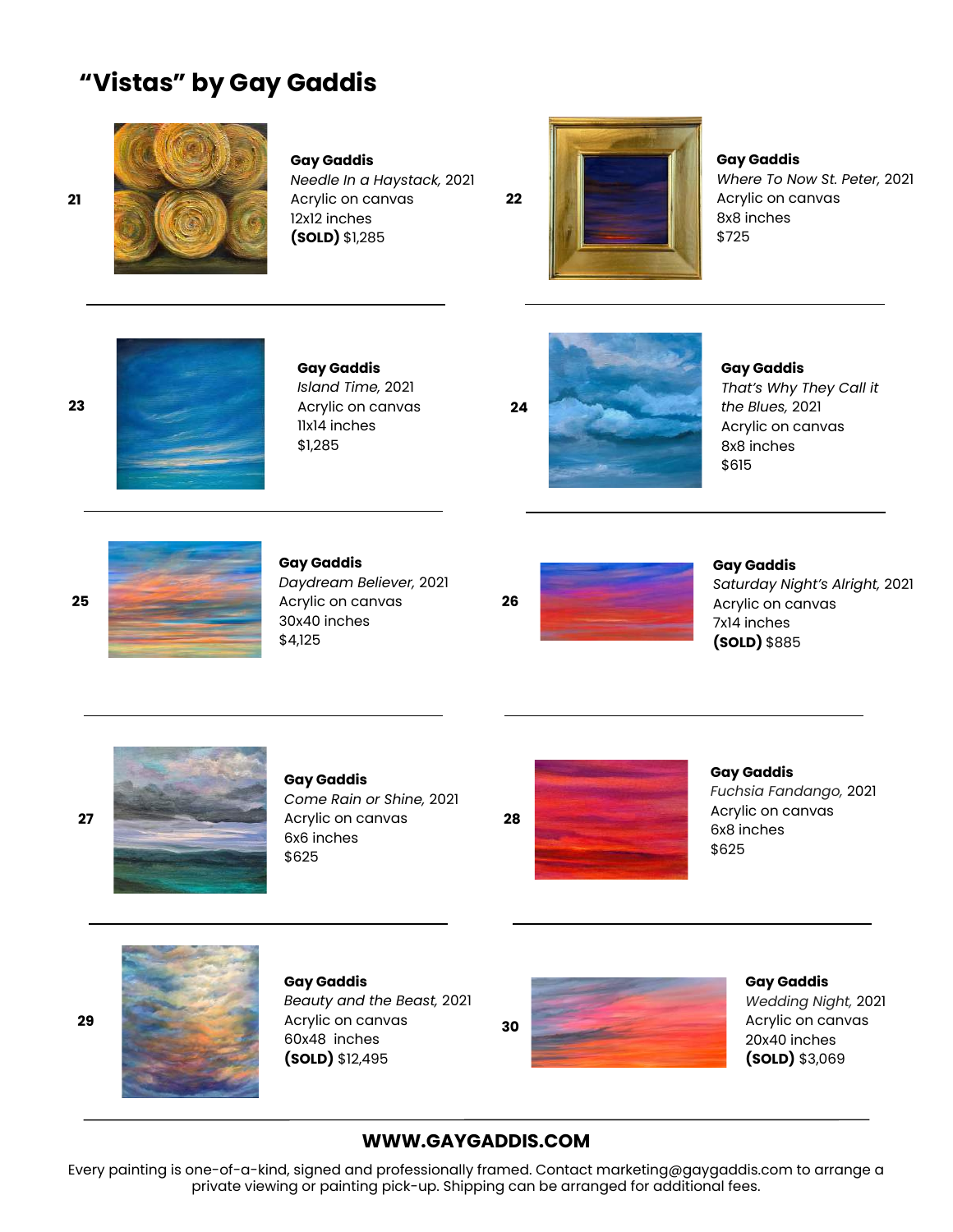# **"Silver Linings" by Gay Gaddis**



#### **Gay Gaddis**

*Every Cloud Has a Silver Lining,* 2020 16x20 inches \$1,895



### **Gay Gaddis**

*Hope Springs Eternal Diptych,* 2020 Acrylic on canvas 8x16 inches each \$1,785



#### **Gay Gaddis**

*Coming Home,* 2020 8x16 inches \$1,025 On Display at University of Texas McCombs Business School Dean's Conference Room



**Gay Gaddis**

*The Winds of Change,* 2020 Acrylic on canvas 24x36 inches \$3,975



### **Gay Gaddis** *Winter Wonderland at the Double Heart,* 2021 Acrylic on canvas 11x14 inches \$1,285



**Gay Gaddis** *Snow Moon,* 2020 Acrylic on canvas 30x30 inches \$4,025



#### **Gay Gaddis**

*Golden Hour,* 2020 16x20 inches \$1,895



**Gay Gaddis** *Jeweled Kaleidoscope,* 2017 Acrylic on canvas 20x30 inches

\$2,685

### **Gay Gaddis** *March Madness,* 2020 Acrylic on canvas 10x20 inches \$1,620

**10**



**Gay Gaddis** *Flower Supermoon,* 2020 Acrylic on canvas 14x11 inches \$1,285

### **WWW.GAYGADDIS.COM**

Every painting is one-of-a-kind, signed and professionally framed. Contact marketing@gaygaddis.com to arrange a private viewing or painting pick-up. Shipping can be arranged for additional fees.

**9**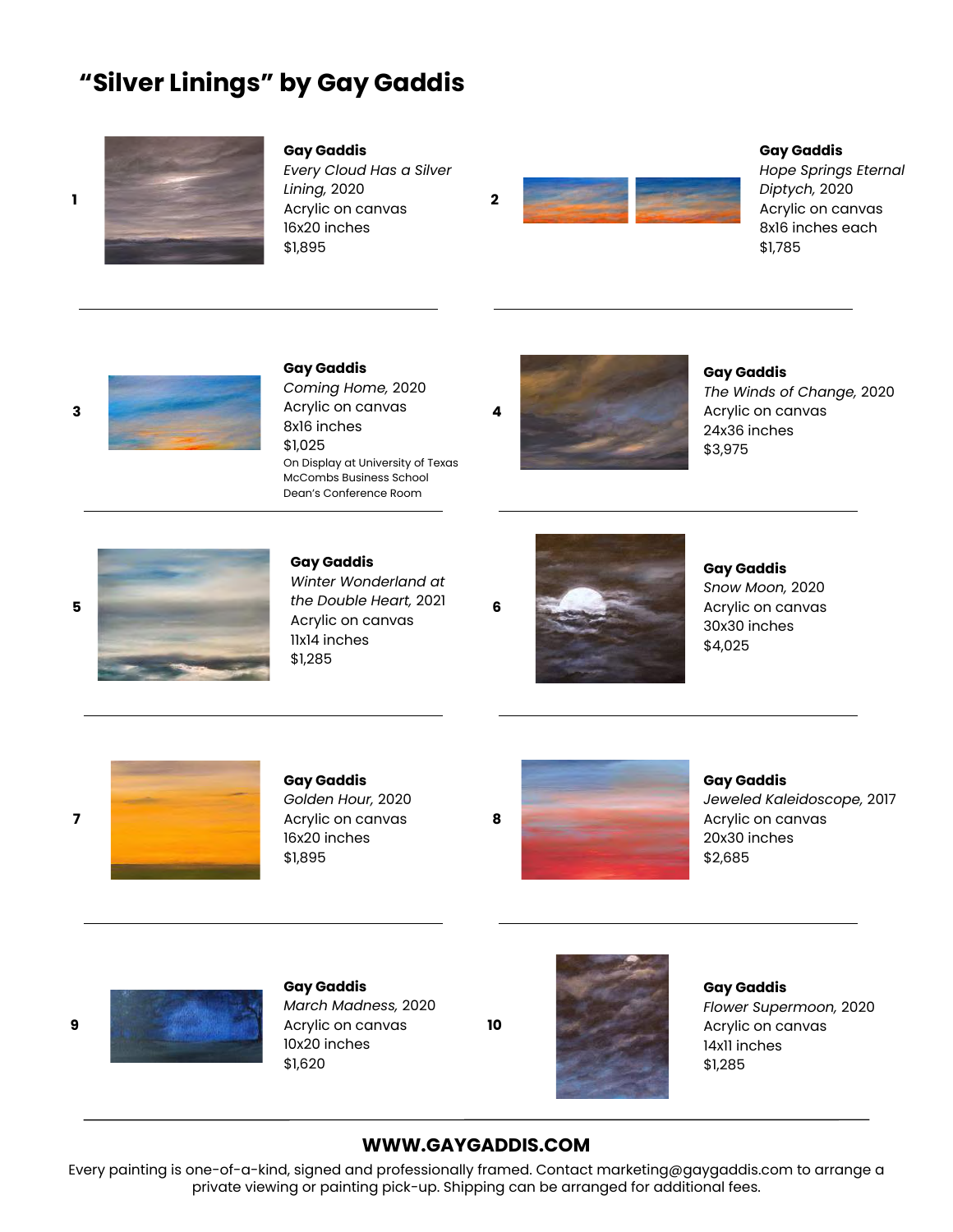# **"Silver Linings" by Gay Gaddis**



### **Gay Gaddis**

*Double Heart Pastures,* 2021 Acrylic on canvas 12x24 inches \$2,595



**Gay Gaddis** *Orange Crush,* 2020 Acrylic on canvas



**Gay Gaddis** *Gliding Through Sahara Sand Diptych,* 2020 20x16 inches each \$3,175



**Gay Gaddis** *Midnight Rider,* 2020 Acrylic on canvas 16x20 inches \$1,895





#### **Gay Gaddis**

*Light at the End of the Tunnel,* 2020 Acrylic on canvas 11x14 inches \$1,285

### **WWW.GAYGADDIS.COM**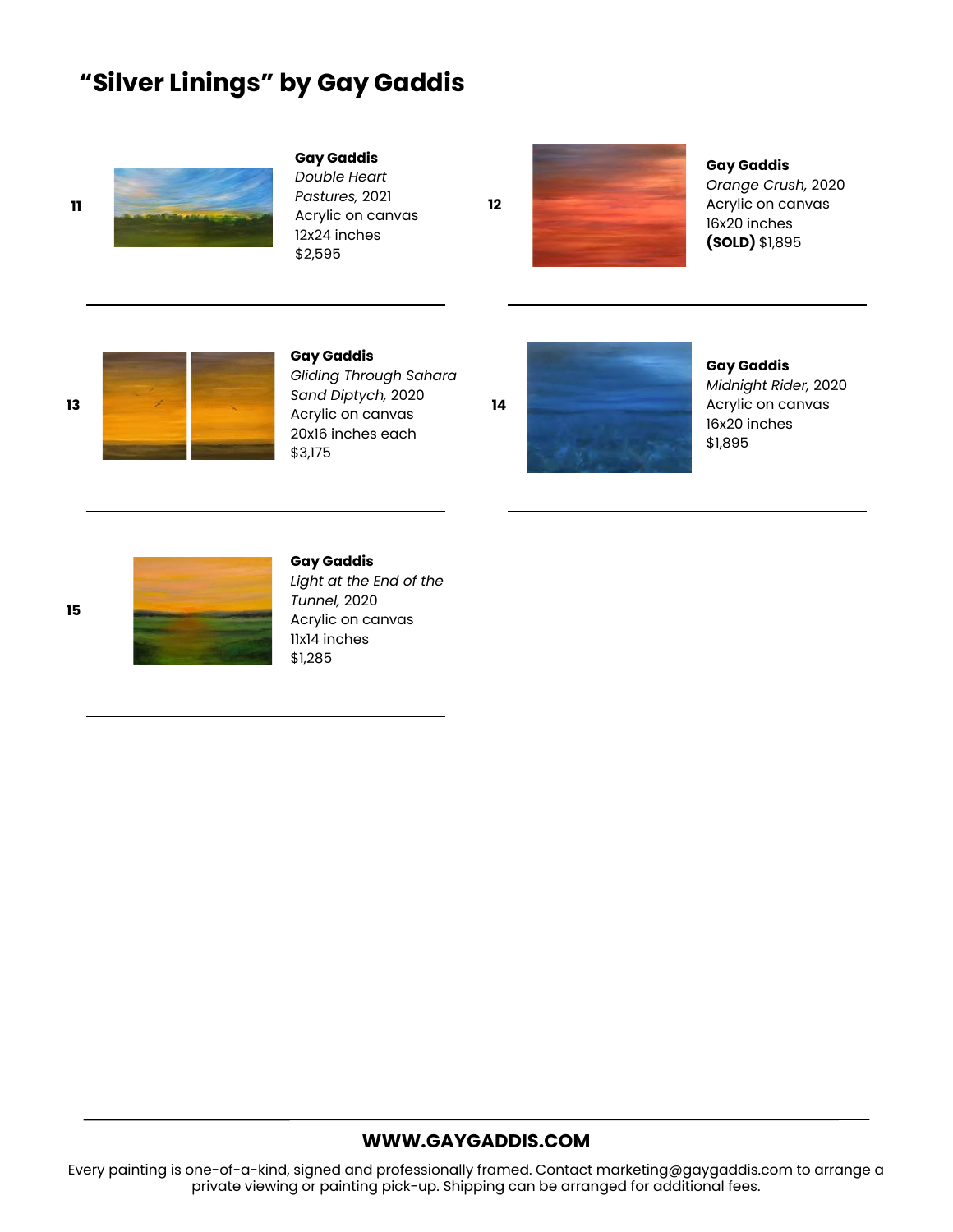# **"Jewel Box Collection" by Gay Gaddis**



**1**

**5**

### **Gay Gaddis**

*Big Sky Beckons,* 2021 Acrylic on canvas 4x4 inches \$315

**2**

### **Gay Gaddis**

*Henry's Walk, 2021* Acrylic on claybord 5x5 inches \$475



**Gay Gaddis** *November Magic,* 2020 Acrylic on canvas 3x9 inches \$515



**Gay Gaddis** *Tempest in a Teapot,* 2021 Acrylic on claybord 5x5 inches

\$475



#### **Gay Gaddis** *Daybreak Delight,* 2021

**6**

**4**



**Gay Gaddis** *Pumpkin Sky,* 2020 Acrylic on canvas 2x3 inches **(SOLD)** \$185



### **Gay Gaddis**

*Hill Country Majesty,* 2021 5x5 inches **(SOLD)** \$475



**Gay Gaddis** *Star Trek,* 2021 Acrylic on claybord 5x5 inches \$475



**Gay Gaddis** *Field of Dreams,* 2021 Acrylic on canvas 4x4 inches **(SOLD)** \$315



**Gay Gaddis** *Highlights,* 2021 Acrylic on canvas 3x9 inches \$515

### **WWW.GAYGADDIS.COM**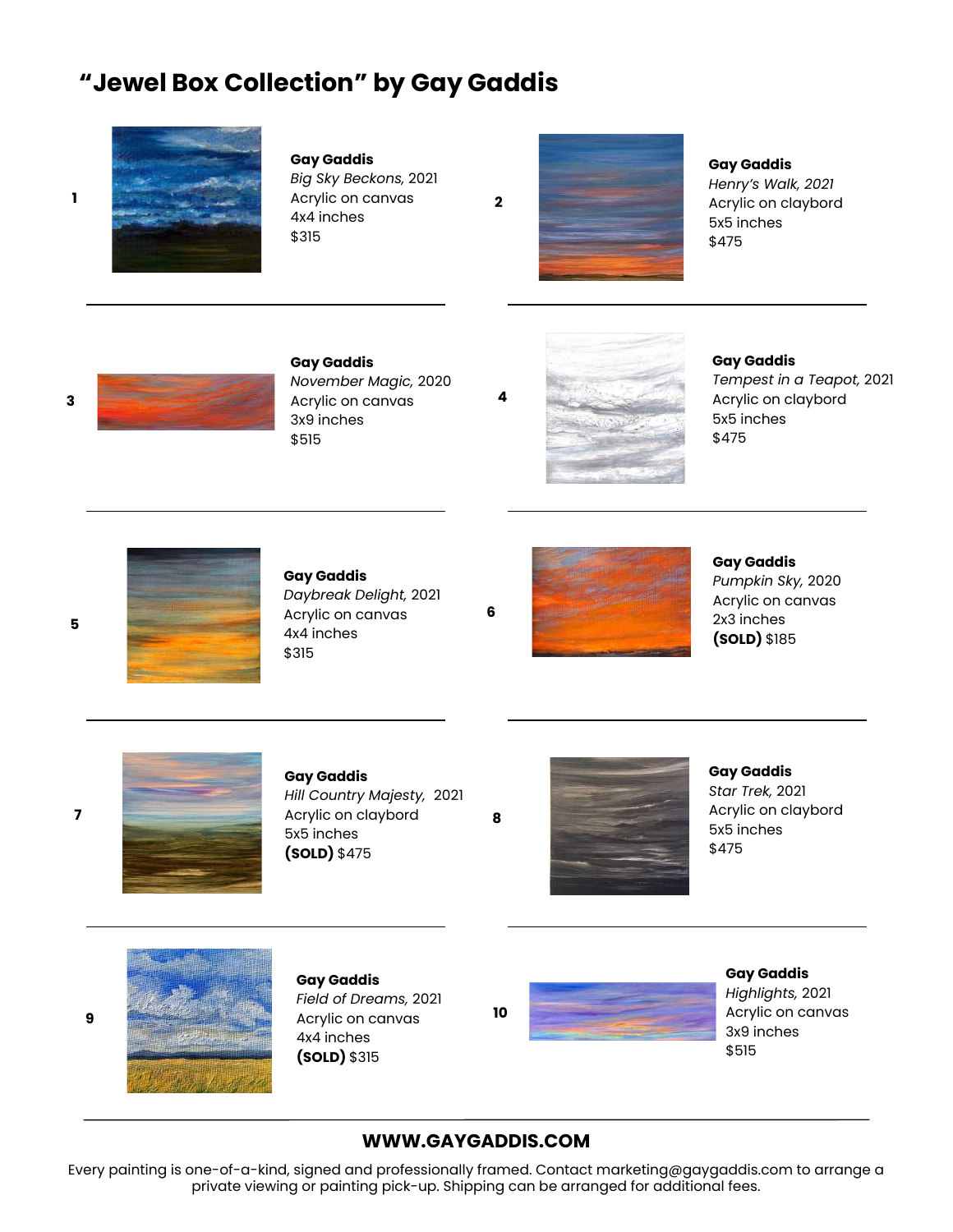# **"Jewel Box Collection" by Gay Gaddis**



#### **Gay Gaddis**

*Mystic Mile,* 2021 Acrylic on canvas 3x9 inches \$515

**12**

**14**

**16**



### **Gay Gaddis** *Rainbow Chaser,* 2021 Acrylic on claybord

8x8 inches \$615

**Gay Gaddis** *Viva, 2022* Acrylic on canvas in a deep set shadow box frame 6x6 inches \$650



**Gay Gaddis** *Sky Dance,* 2021 Acrylic on canvas 3x3 inches \$205



# **Gay Gaddis**

*Color Delight,* 2021 Acrylic on claybord 2.5x2.5 inches \$165



**Gay Gaddis** *You Can't Make It Up,* 2021 Acrylic on claybord 2.5x2.5 inches \$165



## **Gay Gaddis** *Gold Dust,* 2021

Acrylic on claybord 2.5x2.5 inches \$165

**18**

\$185

**Gay Gaddis** *July Love,* 2021 Acrylic on canvas 2x3 inches



**Gay Gaddis** *Sky Inferno,* 2021 Acrylic on claybord 2.5x2.5 inches \$165



**Gay Gaddis** *Set of 10 Notecards* 5 designs with blank interiors + envelopes 5x7 inches each \$25

### **WWW.GAYGADDIS.COM**

Every painting is one-of-a-kind, signed and professionally framed. Contact marketing@gaygaddis.com to arrange a private viewing or painting pick-up. Shipping can be arranged for additional fees.

**15**

**17**

**19**

**13**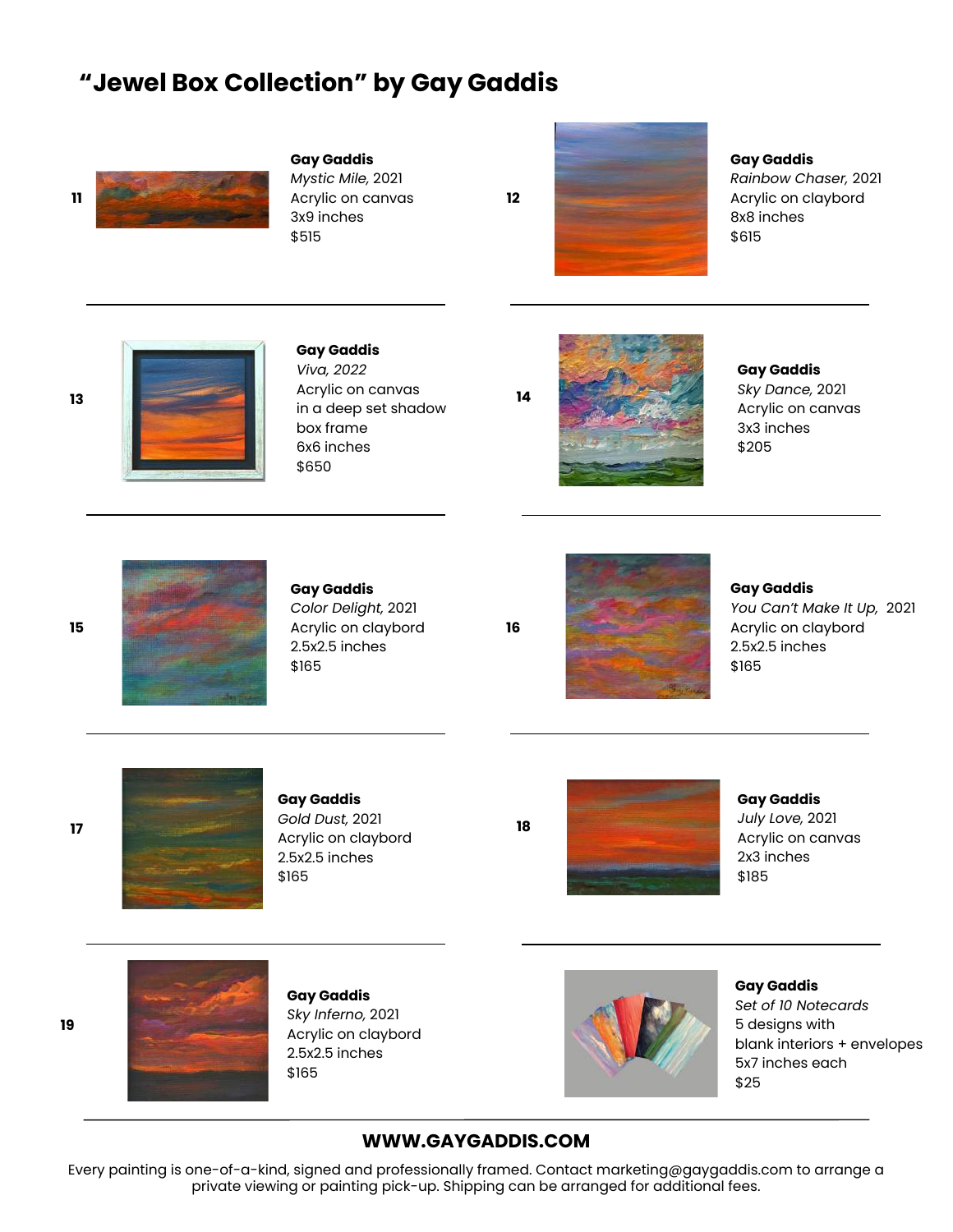# **"Violet Crown" by Gay Gaddis**



### **Gay Gaddis**

*Distant Wandering Purple,* 2018 Acrylic on canvas 8x8 inches \$615

**Gay Gaddis** *Moon Rising Sun Setting,* 2017 Acrylic on canvas 24x36 inches \$3,975



**Gay Gaddis** *Juiced Kite,* 2019 Acrylic on canvas 8x10 inches \$985



**Gay Gaddis** *Sentimental Journey, 2*019 Acrylic on canvas 36x36 inches \$4,325



**9**

**3**

**1**



### **Gay Gaddis** *Diptych Paradox 1 & 2,* 2018 20x16 inches each \$3,175

**2**

**4**



**Gay Gaddis** *Sky Prism,* 2016 Acrylic on canvas 36x48 inches \$5,985



### **Gay Gaddis** *See You Soon,* 2018 Acrylic on canvas 36x48 inches

\$5,985



**Gay Gaddis** *Daylight Waned Blast,*  2016 Acrylic on canvas 24x36 inches \$3,975



**Gay Gaddis** *Looking West Counting Stars,* 2016 Acrylic on canvas 30x40 inches \$4,125



**Gay Gaddis** *I Hear the Rolling Thunder,* 2019 Acrylic on canvas 10x10 inches \$1,005

### **WWW.GAYGADDIS.COM**

**10**